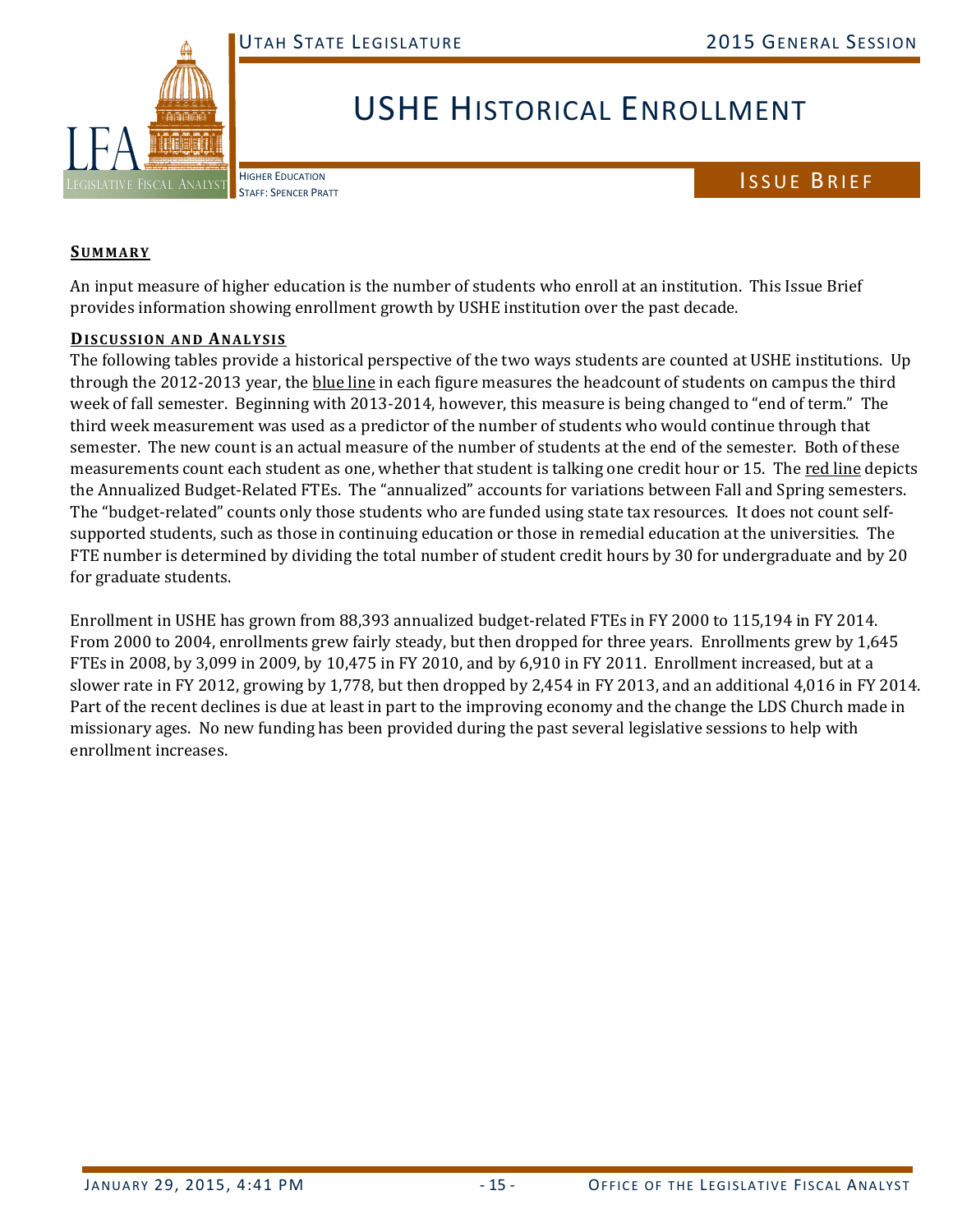

| UU                        | 1999-2000 | 2000-2001 | 2001-2002 | 2002-2003 | 2003-2004 | 2004-2005 |        | 2005-2006 2006-2007 | 2007-2008 |        | 2008-2009 2009-2010 | 2010-2011 | 2011-2012 2012-2013 |        | 2013-2014 |
|---------------------------|-----------|-----------|-----------|-----------|-----------|-----------|--------|---------------------|-----------|--------|---------------------|-----------|---------------------|--------|-----------|
| Fall Headcount            | 24.473    | 24.747    | 26.110    | 26.924    | 26.765    | 27.113    | 27.420 | 26.988              | 26.177    | 26,226 | 27.217              | 28,701    | 29.667              | 30.290 | 29,978    |
| Annualized Budget-Related | 21.438    | 22.432    | 23.818    | 25.230    | 25.399    | 25.396    | 25,765 | 24.873              | 24.662    | 24.789 | 25.718              | 27.347    | 28.258              | 28.682 | 28,341    |



| USU - Logan               |        | 1999-2000 2000-2001 |        |        |        |        |        |        |        |        |        |        |        |        | 2001-2002 2002-2003 2003-2004 2004-2005 2005-2006 2006-2007 2007-2008 2008-2009 2009-2010 2010-2011 2011-2012 2012-2013 2013-2014 |
|---------------------------|--------|---------------------|--------|--------|--------|--------|--------|--------|--------|--------|--------|--------|--------|--------|-----------------------------------------------------------------------------------------------------------------------------------|
| Fall Headcount            | 17.630 | 17.851              | 17.052 | 16.743 | 16.879 | 16.169 | 14.450 | 14.436 | 14.882 | 15.091 | 15.604 | 16.447 | 16,850 | 16.998 | 16,380                                                                                                                            |
| Annualized Budget-Related | 15.067 | 15.724              | 15,273 | 15.010 | 15.022 | 14.477 | 12.599 | 12.618 | 12.702 | 12.840 | 13.160 | 14,703 | 13.767 | 13.841 | 13.518                                                                                                                            |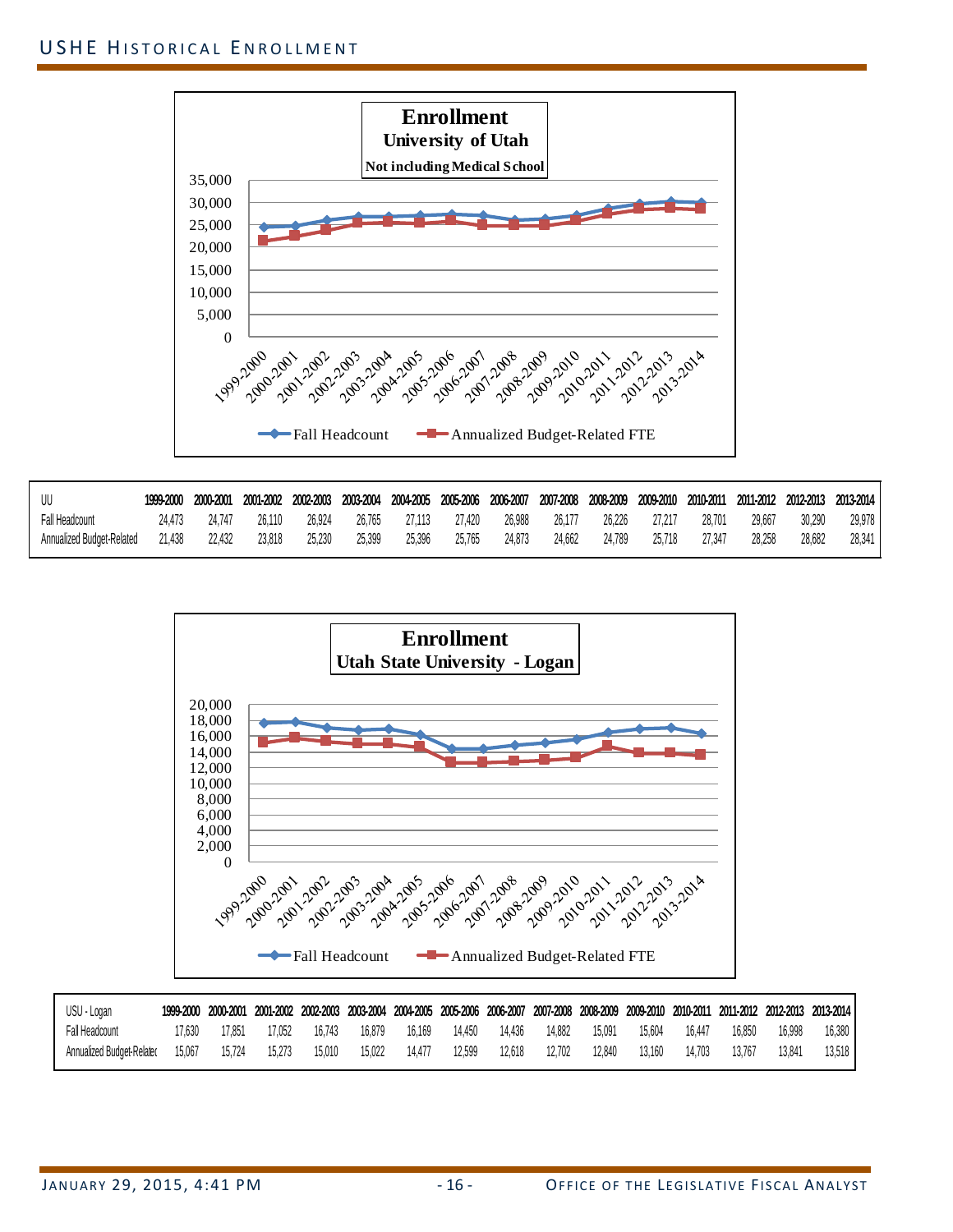

(Note: Beginning in 2010-2011, USU Regional Campus Enrollment Data include counts previously included at the College of Eastern Utah.)



| WSU                       |        | 1999-2000 2000-2001 |        | 2001-2002 2002-2003 2003-2004 |        |        |        | 2004-2005 2005-2006 2006-2007 2007-2008 2008-2009 2009-2010 2010-2011 2011-2012 2012-2013 2013-2014 |        |        |        |        |        |        |        |
|---------------------------|--------|---------------------|--------|-------------------------------|--------|--------|--------|-----------------------------------------------------------------------------------------------------|--------|--------|--------|--------|--------|--------|--------|
| Fall Headcount            |        | 15.107              | 15.906 | 16.812                        | 17.483 | 16.980 | 16.957 | 17.290                                                                                              | 17.089 | 17.713 | 19.128 | 20,155 | 20.515 | 21.090 | 19.515 |
| Annualized Budget-Related | 11.458 | 12.096              | 12.833 | 13.965                        | 13.788 | 13.339 | 12.866 | 12.578                                                                                              | 12,403 | 12.819 | 14.070 | 14.914 | 15.384 | 15.299 | 14.448 |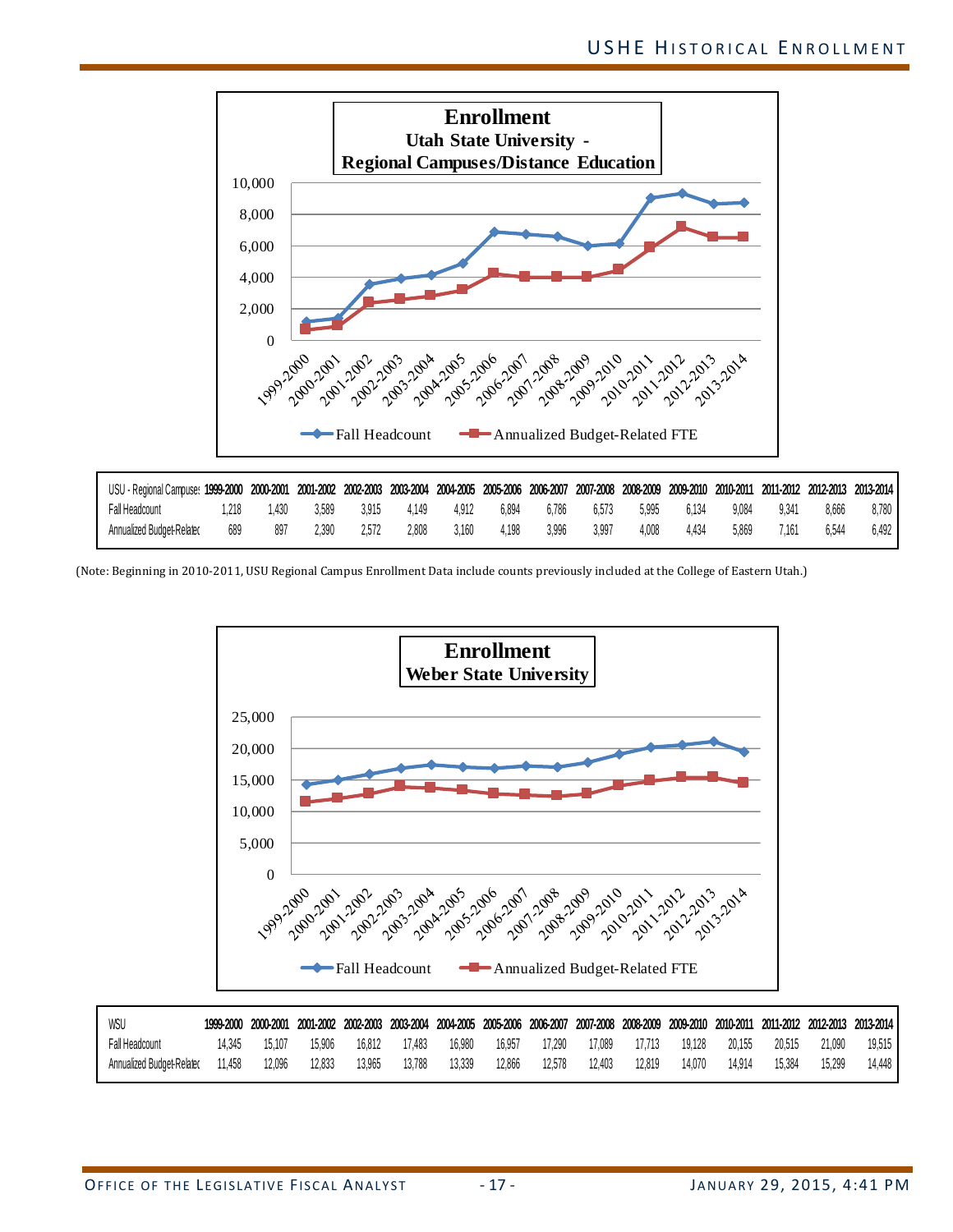

| SUU                       | 1999-2000 | 2000-2001 |        | 2001-2002 2002-2003 2003-2004 |       | 2004-2005 2005-2006 2006-2007 |       |       |       | 2007-2008 2008-2009 2009-2010 |       | 2010-2011 |       |       | 2011-2012 2012-2013 2013-2014 |
|---------------------------|-----------|-----------|--------|-------------------------------|-------|-------------------------------|-------|-------|-------|-------------------------------|-------|-----------|-------|-------|-------------------------------|
| all Headcount             | 5,606     | 5.603     | .779 ر | 5.438                         | 5.511 | 5.757                         | 5.906 | 6.108 | 6.410 | 6.473                         | 6.964 | 6.963     | 6,880 | 1.084 | 6.641                         |
| Annualized Budget-Related | 5.427     | 5.415     | 5.518  | 5.219                         | 5.135 | 5.322                         | 5.289 | 5.507 | 5,844 | $6.05^{\circ}$                | 6.476 | 6.580     | 6.427 | 6.380 | 6.087                         |



| UVL                       |        | 1999-2000 2000-2001 |        |        |               |        |        |        |        |        |        |        |        |        | 2001-2002 2002-2003 2003-2004 2004-2005 2005-2006 2006-2007 2007-2008 2008-2009 2009-2010 2010-2011 2011-2012 2012-2013 2013-2014 |
|---------------------------|--------|---------------------|--------|--------|---------------|--------|--------|--------|--------|--------|--------|--------|--------|--------|-----------------------------------------------------------------------------------------------------------------------------------|
| Fall Headcount            | 16.480 | 18.150              | 19.913 |        | 20.957 21.182 | 21.050 | 19,836 | 20.262 | 20.959 | 22.292 | 24.592 | 26.844 | 27.823 | 26.175 | 24.633                                                                                                                            |
| Annualized Budget-Related | 12.559 | 13.904              | 15,750 | 16,890 | 16.679        | 16.113 | 14.496 | 14.509 | 15,216 | 16.747 | 19.033 | 20,850 | 21.594 | 20.712 | 19,642                                                                                                                            |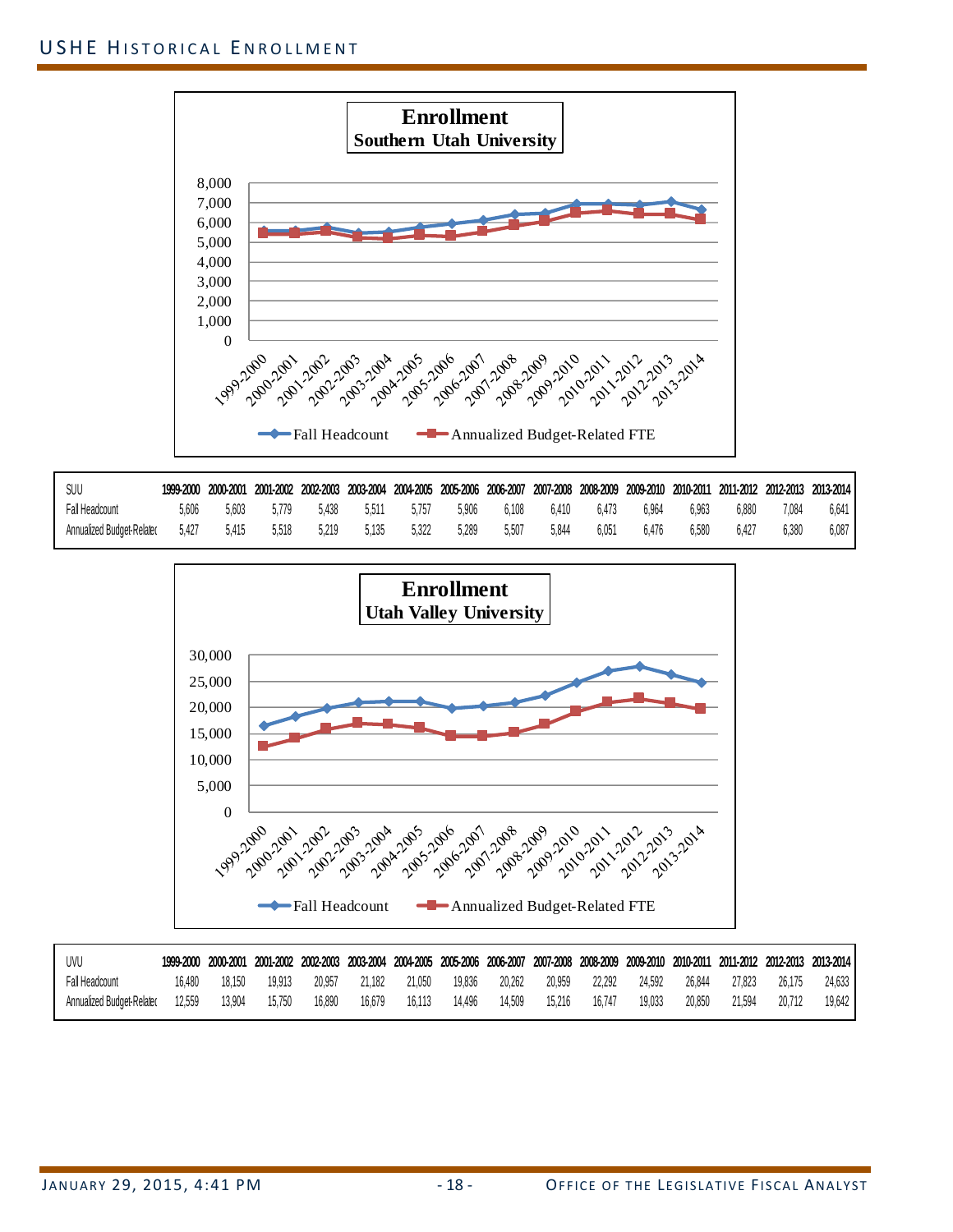

| Snow                      | 1999-2000 | 2000-2001 |       |       | 2001-2002 2002-2003 2003-2004 |       |       | 2004-2005 2005-2006 2006-2007 | 2007-2008 2008-2009 2009-2010 |       |       | 2010-2011 |       |       | 2011-2012 2012-2013 2013-2014 |
|---------------------------|-----------|-----------|-------|-------|-------------------------------|-------|-------|-------------------------------|-------------------------------|-------|-------|-----------|-------|-------|-------------------------------|
| Fall Headcount            | R 491     | 3.407     | 242   | 2.994 | 3.342                         | 3.458 | 3.408 | 3.544                         | 3.202                         | 3.353 | 3.879 | 3.868     | 3.961 | .108  | 4.095                         |
| Annualized Budget-Related | 2.946     | 2.929     | 2.91. | 2.694 | 2.808                         | 2.856 | 2.865 | 2.840                         | :707                          | 2.657 | 3.134 | 3.237     | 3.260 | 3.239 | $3,210$                       |



| DSL                       | 1999-2000 | 2000-2001 |       | 2001-2002 2002-2003 | 2003-2004      |       |       | 2004-2005 2005-2006 2006-2007 2007-2008 2008-2009 2009-2010 2010-2011 |       |       |       |       |       |       | 2011-2012 2012-2013 2013-2014 |
|---------------------------|-----------|-----------|-------|---------------------|----------------|-------|-------|-----------------------------------------------------------------------|-------|-------|-------|-------|-------|-------|-------------------------------|
| Fall Headcount            | 5.O41     | 6.07      | 6.828 | 6.908               | $6.27^{\circ}$ | 6.287 | 6.359 | 5.339                                                                 | 5.209 | 5,889 | 1.255 | 8.138 | 8.538 | 8.150 | $7.598$ $\blacksquare$        |
| Annualized Budget-Related | 3.668     | 3.889     | .106  | 4.251               | 4.41           | 4.367 | 4.078 | 3.860                                                                 | 3.875 | 4.414 | 5.626 | 6.404 | 6.554 | 6.257 | $5.977$ $\blacksquare$        |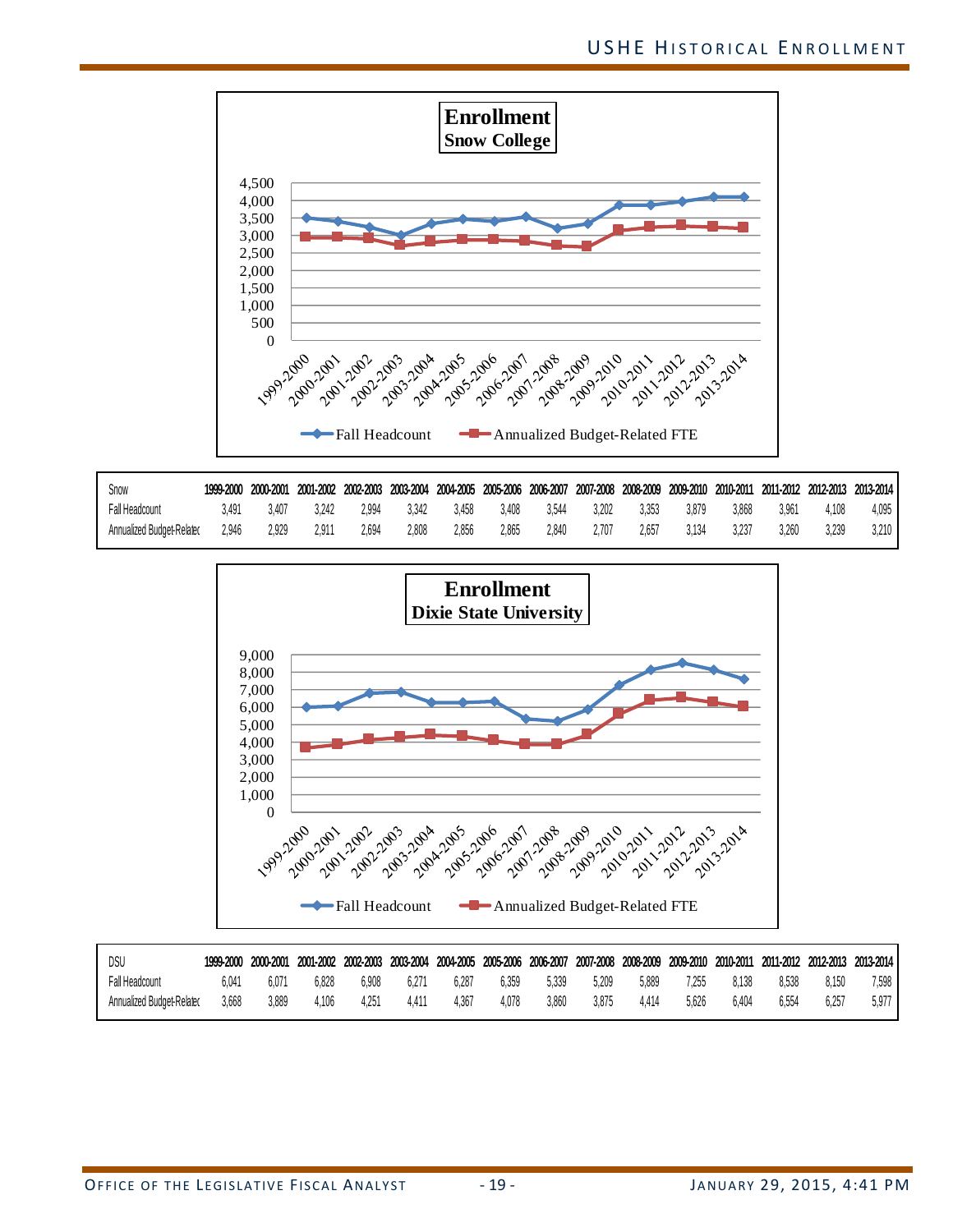

(Note: Beginning in 2010-2011, College of Eastern Utah Enrollment Data included with Utah State University.)



| SLCC                             |        | 1999-2000 2000-2001 2001-2002 |        |        |        |        |        | 2002-2003 2003-2004 2004-2005 2005-2006 2006-2007 2007-2008 2008-2009 2009-2010 2010-2011 2011-2012 2012-2013 2013-2014 |        |        |        |        |        |        |        |
|----------------------------------|--------|-------------------------------|--------|--------|--------|--------|--------|-------------------------------------------------------------------------------------------------------------------------|--------|--------|--------|--------|--------|--------|--------|
| Fall Headcount                   | 18,860 | 21.294                        | 23.414 | 23.201 | 23.778 | 24.740 | 24.567 | 23.822                                                                                                                  | 23.824 | 24.467 | 27.723 | 28.443 | 27.041 | 26.161 | 26.343 |
| Annualized Budget-Related 13,131 |        | 14.004                        | 15,350 | 16,223 | 16.571 | 16.519 | 15.801 | 15.496                                                                                                                  | 16.023 | 16.653 | 19.567 | 19.983 | 19.259 | 18.256 | 17.479 |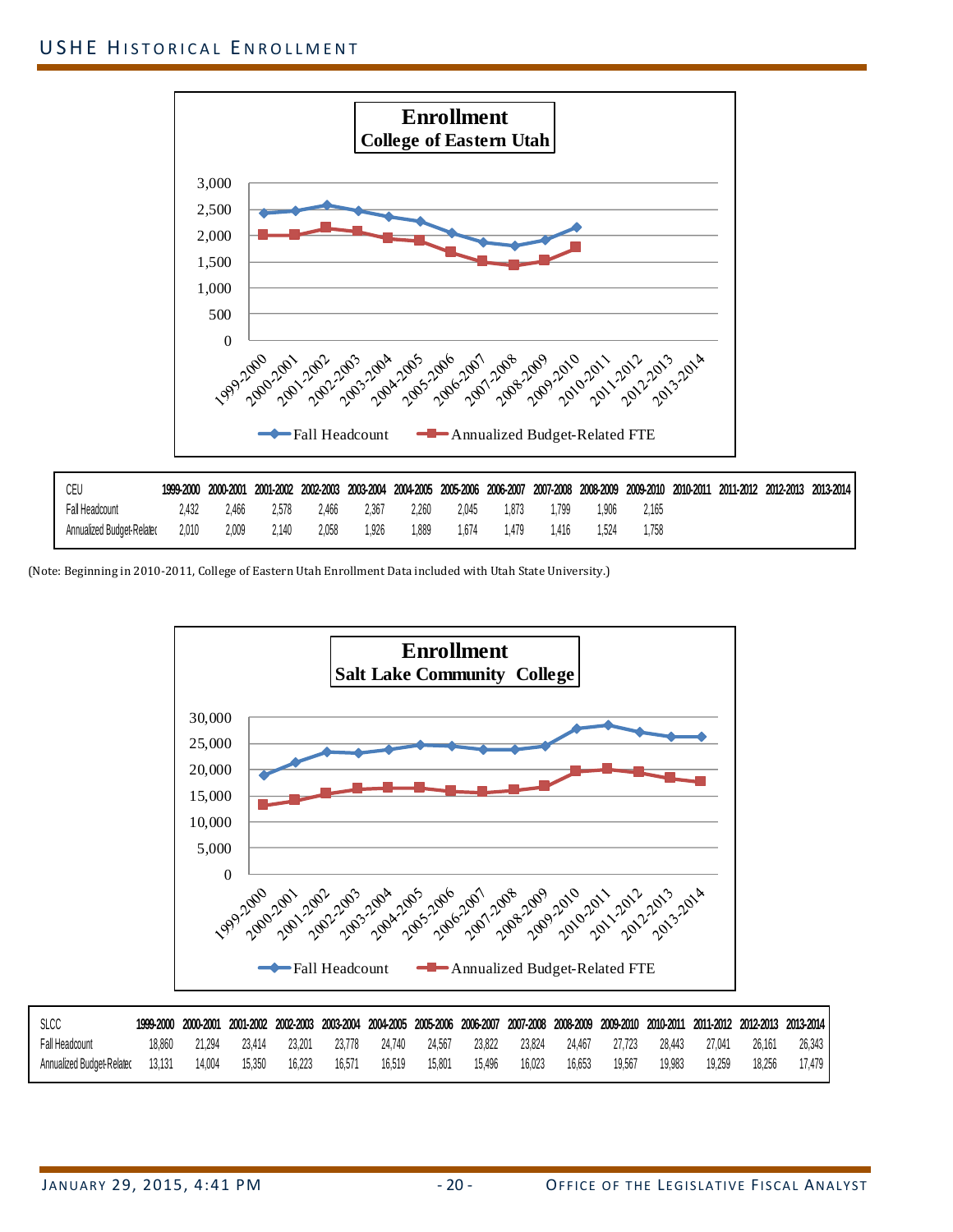



| USHE                             |         |         |         |                 |         |               |        |                 |         |         |         | 1999-2000 2000-2001 2001-2002 2002-2003 2003-2004 2004-2005 2005-2006 2006-2007 2007-2008 2008-2009 2009-2010 2010-2011 2011-2012 2012-2013 2013-2014 |
|----------------------------------|---------|---------|---------|-----------------|---------|---------------|--------|-----------------|---------|---------|---------|-------------------------------------------------------------------------------------------------------------------------------------------------------|
| Fall Headcount                   | 110.576 | 116.126 | 124.411 | 126.358 127.727 |         |               |        |                 |         |         |         | 128,726 127,842 126,448 126,124 129,405 140,661 148,643 150,616 148,722 143,963                                                                       |
| Annualized Budget-Relatec 88,393 |         | 93.298  |         |                 | 103.439 | 99.632 97.757 | 98.845 | 102.501 112.976 | 119,886 | 121.664 | 119.210 | 115.194                                                                                                                                               |